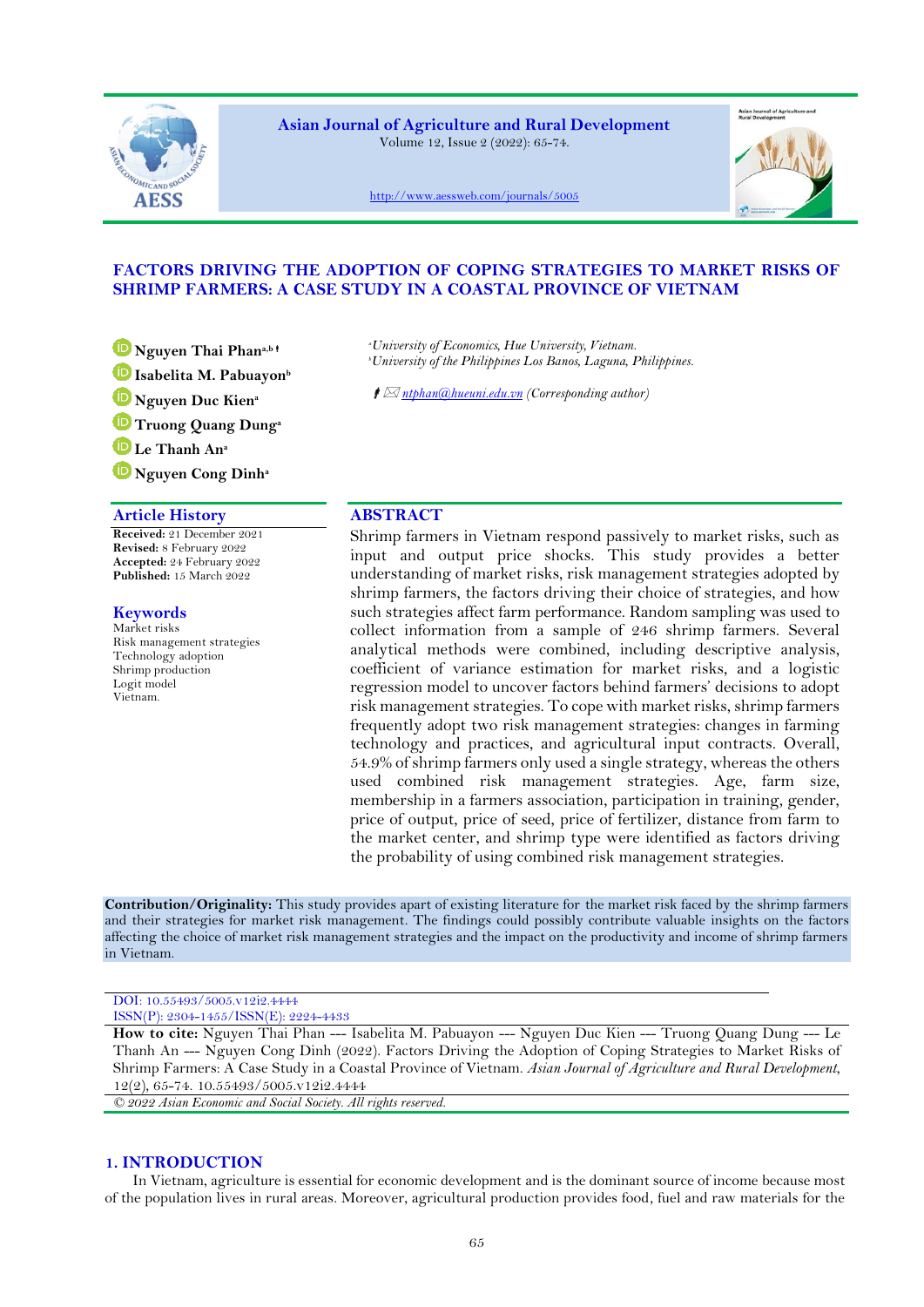processing industries. In 2017, Vietnam's gross domestic product (GDP) increased by 6.81%, and aquaculture production contributed significantly to economic growth with an increase of 5.54% (GSO - [General Statistics Office of](#page-8-0)  [Vietnam, 2017\)](#page-8-0). In 2017, the total output of aquaculture production in Vietnam was estimated to be 3,858,000 tons, which was 5.5% higher than in 2016. Shrimp production reached 683,400 tons in 2017, which was 4% higher than that in 2016 (GSO - [General Statistics Office of Vietnam, 2017\)](#page-8-0). In 2017, black tiger shrimp production in Vietnam reached 256,400 tons, a decrease of 2.8%, whereas white shrimp production rose to 427,000 tons, 8.5% higher than in 2016. Thus, there have been significant achievements in the development of aquaculture production, especially shrimp farming, to help improve socioeconomic conditions by reducing the unemployment rate and providing a better livelihood in the coastal provinces of Vietnam. However, the aquaculture sector is still at high risk in production and faces challenges from recent changes in production.

Risk management is critical for minimizing the consequences of shrimp production risks, particularly for shrimp farmers in coastal provinces (Girdžiūtė[, 2012\)](#page-8-1). Understanding the risks in shrimp farming is necessary to help farmers develop appropriate coping strategies to mitigate the damage caused by adverse events and circumvent extreme outcomes such as bankruptcy in their farming operations [\(Joy, Richard, Keith, Janet, & Agapi, 1999;](#page-8-2) [Kien, Ancev, &](#page-8-3)  [Randall, 2019\)](#page-8-3). There are five distinct risk factors in agriculture: production, market, credit, personal, and environmental [\(Herath & Thirumarpan, 2017;](#page-8-4) [Mitra & Sharmin, 2019\)](#page-9-0). Market risk can broadly impact production [\(Bernard, De Janvry, Mbaye, & Sadoulet, 2017\)](#page-8-5), income [\(Foster & Rausser, 1991;](#page-8-6) [Paul & Vogl, 2013\)](#page-9-1), agricultural operations [\(Drollette, 2009\)](#page-8-7) and total supply [\(Keefe & Jolly, 2001\)](#page-8-8). Market risks refer to those associated with changes in the prices of outputs and inputs [\(Ahsan, 2011;](#page-8-9) [Farzaneh, Allahyari, Damalas, & Seidavi, 2017;](#page-8-10) [Greiner, Patterson,](#page-8-11)  [& Miller, 2009;](#page-8-11) [Knutson, Smith, Anderson, & Richardson, 1998;](#page-8-12) [Mahaliyanaarachchi, 2016\)](#page-8-13), which may occur after the commitment to production begins [\(Joy et al., 1999\)](#page-8-2). Price shocks in the output and input markets could lead to lower incomes for shrimp producers and lower productivity in aquaculture production.

Shrimp farming in Thua Thien Hue province faces significant market risks from changing market conditions. Shocks from input and output prices have had adverse impacts, such as lower incomes and productivity for farmers engaged in shrimp production. Generally, farmers respond passively to input and output price risks; they use traditional strategies to reduce input prices, and they agree to any price that has been set by middlemen for their output. In the short run, these practices can reduce the damage of market risks experienced by farmers. However, they are not encouraged to increase farm investments in the long term. Understanding management strategies for addressing market risks is vital to ensuring effective shrimp production and increasing farmers' income. Until now, there is no study conducted in Vietnam that comprehensively examines the farmers' shrimp production management strategies and their impacts on farm productivity and income. Some studies have been conducted on the strategies used in risk management of diseases and climate. However, they do not refer the level of fluctuation of input and output prices in shrimp industry. Therefore, this study focuses on market risk, which is one of the five sources of risk in shrimp production in the study area. This study examines fluctuations in prices in the shrimp output and input markets and identifies how farmers manage market risks to lessen their adverse impacts.

## **2. LITERATURE REVIEW**

A change in technology involving shrimp seeds [\(Paul & Vogl, 2013\)](#page-9-1), feeding, and fertilizer for onion production [\(Bernard et al., 2017\)](#page-8-5) can reduce the impact of market or price variability by decreasing production costs or increasing productivity [\(Brennan, Clayton, & Be, 2000;](#page-8-14) [Renkow, 1993\)](#page-9-2). In addition, improvements in the use of onion seeds increased their weight, leading to bargaining power to increase the price of onions for farmers [\(Bernard et al., 2017\)](#page-8-5). Notably, technology can affect the magnitude of output and input prices [\(Miller & Tolley, 1989\)](#page-9-3). This new technology can improve the quality of products and the use of production inputs [\(Ha & Bac, 2021\)](#page-8-15). Adopting improved agricultural technologies is crucial for economic development and rural income growth [\(Barrett & Carter, 2010;](#page-8-16) [Takahashi &](#page-9-4)  [Barrett, 2014\)](#page-9-4). Essentially, a change in technology can increase labor availability, but can decrease the time for other productive activities, social network experience, yield, income [\(Raju, 1976\)](#page-9-5) and risk aversion [\(Takahashi & Barrett,](#page-9-4)  [2014\)](#page-9-4). Any change in technology can reduce production costs and can reduce the farmers' dependence on the quantity of inputs. Consequently, the input price risks can affect farmers' production processes.

An agricultural contract specifies the quantity and quality of a designated crop to be transacted on a future date. It sets either a predetermined price for the crop or a formula for pricing based on the future market price. Consequently, in marketing contracts, intermediaries sometimes share price risks with farmers. In addition to ensuring prices in production contracts, intermediaries may provide inputs and guide the production process [\(Du, Ifft, Lu, & Zilberman,](#page-8-17)  [2015\)](#page-8-17). In fact, contractual farmers appear to have been largely successful in improving their incomes [\(Ahsan, 2011;](#page-8-9)  [Wang, Wang, & Delgado, 2014\)](#page-9-6) and productivity levels [\(Assefa, Meuwissen, & Oude, 2017;](#page-8-18) [Eidman, 1990;](#page-8-19) [Goodhue,](#page-8-20)  [1999;](#page-8-20) [Hueth & Ligon, 1999;](#page-8-21) [Kutawa, 2016\)](#page-8-22). The significance of a contract is revealed in a study by [Jang &](#page-8-23) Olson [\(2010\)](#page-8-23), who specified that the desired quality attributes and related production systems begin before production if necessary. This enables the buyer to reduce the risk and associated costs of the producer not accessing the appropriate quantity of the desired inputs or having to accept attribute bundles that reduce the output value. Similarly, agricultural contracts also consider transaction costs and risks [\(Al Ruqishi, Gibreel, Akaichi, Zaibet, & Zekri, 2020;](#page-8-24) [Eidman, 1990;](#page-8-19)  [Fukunaga & Huffman, 2009\)](#page-8-25). Several socioeconomic variables, including education, age, family size, training status, and experience, among others, significantly influence risk perception and management strategies [\(Ahsan, 2011;](#page-8-9)  [Farzaneh et al., 2017;](#page-8-10) [Nganje, Kaitibie, & Taban, 2005\)](#page-9-7).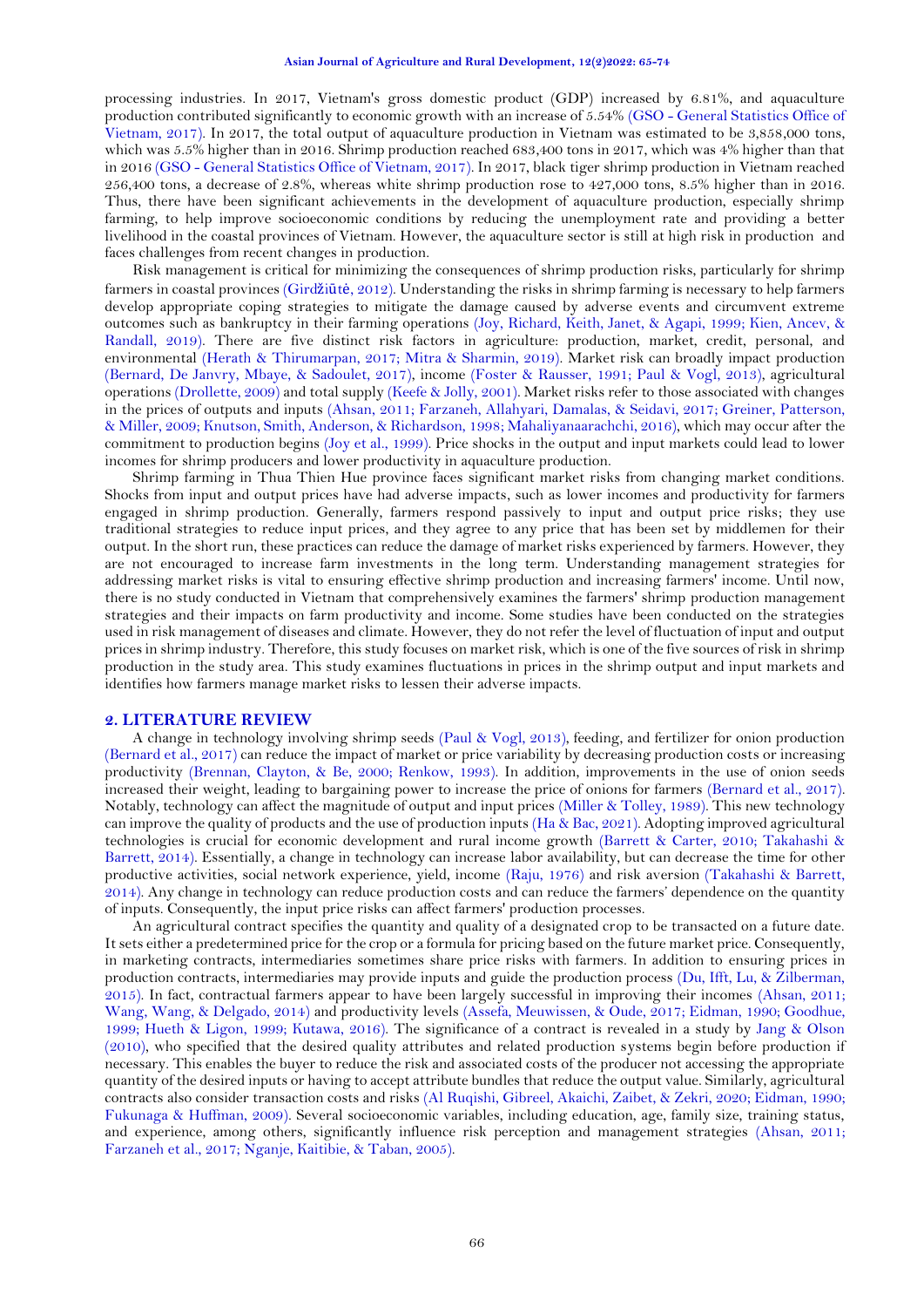# **3. MATERIALS AND METHODS**

## *3.1. Market or Price Risk Analysis*

Market risk is usually referred to as price risk [\(Drollette, 2009\)](#page-8-7). Market risk tends to be high because the industry depends on demand in the global market, such as shrimp raising [\(Ahsan, 2011;](#page-8-9) [Mahul, 2003\)](#page-9-8). [Van Schalkwyk &](#page-9-9) [Groenewald \(1994\)](#page-9-9) pointed out that price risk is measured by investigating the combined effects of the aggregated output and input price ratio and the price stability of the output and input price ratio over time. In this study, price ratios, standard deviations, and coefficients of variation were used to compare the variability in prices of whiteleg and black tiger shrimp to estimate the level of price variations.

1) Price variability or risk can be measured by the ratio of successive prices  $(P_t / P_{t-1})$  instead of differences  $(P_t$  $-P_{t-1}$  [\(Joy et al., 1999\)](#page-8-2). The average prices for whiteleg and black tiger shrimp in a year or seasonal period were calculated, and the study used the percentage of the ratio of successive prices. The higher the percentage ratios of successive prices, the higher the risk. The formula for the percentage ratio of successive prices is as follows:

$$
P \ R \ = \ \frac{\left| \overline{P}_t - \overline{P}_{t-1} \right|}{\overline{P}_{t-1}} \ * \ 1 \ 0 \ 0
$$

Where:

 $PR =$  Percentage of the ratio of successive prices.

 $\overline{P}_{t}$  = Mean price of shrimp in the t<sup>th</sup> year.

*P*<sub>*t*−1</sub> = Mean price of shrimp in t-1<sup>th</sup> year.

2) Standard deviation analysis: When price data for whiteleg and black tiger shrimp had the same mean value, the study considered the standard deviation. The greater the standard deviation, the more variable the prices. Higher variability indicates a higher risk. The standard deviation formula is as follows:

$$
\sigma = \sqrt{\frac{1}{N} \sum_{i=1}^{N} (P_i - \overline{P})^2}
$$

Where:

- $\sigma$  = Standard deviation.<br>N = Number of vears.
- $N =$  Number of years.<br>  $P_i =$  Price in the i<sup>th</sup> year
- $P_i$  = Price in the i<sup>th</sup> year (i = 1, 2, 3, ….).<br>
i = The i<sup>th</sup> year.

 $i =$  The  $i<sup>th</sup>$  year.

 $\overline{P}$  = Mean price in the specified period (at least five years).

3) Coefficient of variation analysis: When price data sets are different, a comparison of their standard deviations is not meaningful. Therefore, this study used the coefficient of variation analysis. A greater coefficient of variation indicates higher risk. The formula for the coefficient of variation is as follows:

$$
CV = \frac{\sigma}{\overline{p}} * 100
$$

Where:<br>CV

 $=$  Coefficient of variation.

 $\sigma$  = Standard deviation.

 $P =$  Mean price in the specified period (at least five years).

#### *3.2. Selecting Risk Management Strategies*

First, focus group discussions were organized with local communities to provide an overview of the market risks and coping strategies. Participants were asked to rank the severity level of the risk and the popularity of the coping strategies used by local farmers. The most significant risks and strategies were selected for further investigation. Primary data were collected through face-to-face interviews with respondents using pre-tested questionnaires focusing on changes in production technologies or practices used by farmers. The analysis was performed for the two types of shrimp and classified according to the type of risk management strategy adopted.

## *3.3. Factors Affecting the Choice of Risk Management Strategy*

Previous studies have analyzed the factors behind risk perception and management strategies using economic random effects models, such as the logit model [\(Farzaneh et al., 2017;](#page-8-10) [Jordaan & Grové, 2008;](#page-8-26) [Nganje et al., 2005\)](#page-9-7) and probit model (Coble, [Knight, Pope, & Williams, 1996\)](#page-8-27). These models are useful for analyzing risk perceptions and management strategies. [Coble et al. \(1996\)](#page-8-27) showed that the rate of insurance return impacts farmers' choices of risk mitigation strategies. [Farzaneh et al. \(2017\)](#page-8-10) pointed out that insurance adoption depends on the income of silk farmers and other sources. In this study, a logit model was used to analyze the factors that impact the choice of risk management strategies and were classified according to a single or combined strategy.

The formula of the empirical model is as follows: Management strategy adopted (j) =  $\beta_0 + \beta_1 X_1 + \beta_2 X_2 + \beta_3 X_3 + \beta_4 X_4 + \beta_5 X_5 + \beta_6 X_6 + \beta_7 X_7 + \beta_8 X_8 + \beta_9 X_9 + \beta_{10} X_{10}$  $+ \beta_{11}X_{11} + \beta_{12}X_{12} + \beta_{13}D_1 + \beta_{14}D_2 + \epsilon.$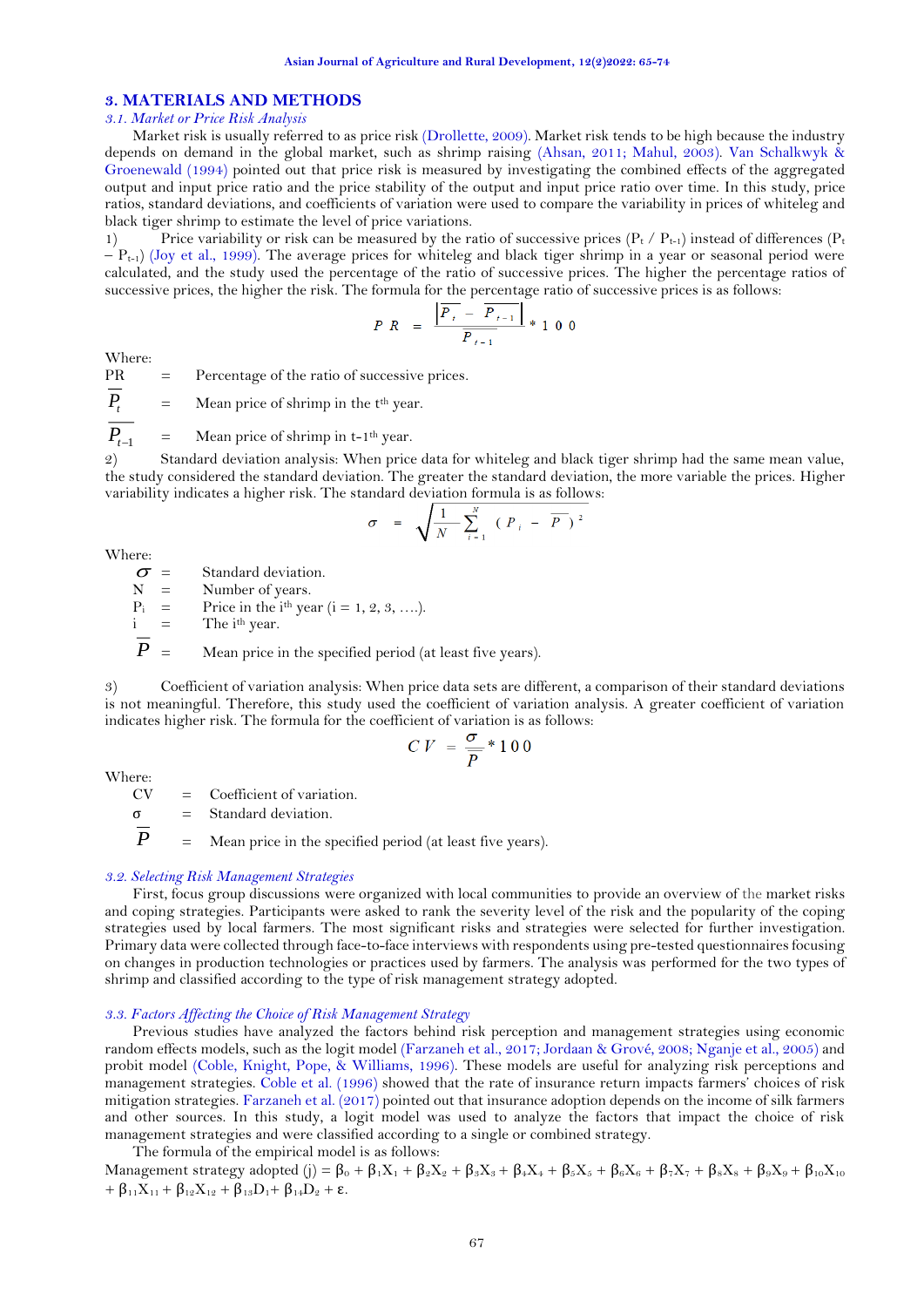#### **Asian Journal of Agriculture and Rural Development, 12(2)2022: 65-74**

Where *j* is the dependent variable recorded as a binary variable; 0 represents shrimp farmers who have used a single strategy; 1 represents shrimp farmers who have used a combined strategy to minimize market risks;  $\alpha$  is constant;  $\beta_i$  represents the parameters of the explanatory variables to be estimated;  $X_i$  is the explanatory variable: age of farmer (years), size of shrimp farm (hectares), educational level of the farmer (years in school), membership in a farmers association (1 = yes, 0 = no), gender of the farmer (1 = male, 0 = female), participation in training (1 = yes, 0 = no), price of output (1000 VND/kg), price of seed (VND/per shrimp seed), price of feed (1000 VND/kg), price of fertilizer (1000 VND/kg), distance from farm to market center (kilometers), type of shrimp (1 = whiteleg shrimp,  $0 =$ black tiger shrimp); and D<sup>i</sup> represents the dummy variables. The selection of explanatory variables was based on a review of the literature by [Coble et al. \(1996\)](#page-8-27); [Farzaneh et al. \(2017\)](#page-8-10)[; Jordaan & Grové \(2008\)](#page-8-26)[; Nganje et al. \(2005\)](#page-9-7).

## *3.4. The Impact of Market Risks Management Strategies*

The impact of management strategies adopted by shrimp farmers was estimated by comparing the average net income (VND/hectare) and productivity (tons/hectare) of the two groups using a single risk management strategy and a combination of risk management strategies. At a 10% significance level, the mean values of the two groups were compared using a t-test. The formulation of the average farmers' income in each group of risk management strategies is as follows:

$$
\overline{I_k} = \frac{\sum_{i=1}^{n} \overline{I_{ik}} * 1000}{N_k}
$$
  
Where:  

$$
\overline{I_k} = \text{Mean of income in the kth group (VND/1,000 m2).}
$$
  

$$
I_{ik} = \text{Income of the ith farm in the kth group (VND).}
$$
  

$$
H_{ik} = \text{Area of the ith farm in the kth group (m2).}
$$
  

$$
k = 1 = \text{Group of farmers using a single strategy.}
$$
  

$$
k = 2 = \text{Group of farmers using a combination of strategies.}
$$

The formulation of the mean farm productivity for each group of risk management strategies is as follows:

$$
\overline{Q}_k = \frac{\sum_{i=1}^n \frac{Q_{ik}}{H_{ik}} * 1000}{N_k}
$$

Where:

| $Q_{k}$       | $=$ | Mean of productivity in $k^{th}$ group ( $kg/1,000$ m <sup>2</sup> ).            |
|---------------|-----|----------------------------------------------------------------------------------|
| $Q_{ik}$      | $=$ | Production of the $ith$ farm in $kth$ group (kg).                                |
| $\rm{H_{ik}}$ | =   | Area of shrimp of the i <sup>th</sup> farm in the $kth$ group (m <sup>2</sup> ). |
| $k = 1$       | $=$ | Group of farmers using a single strategy.                                        |
| $k = 2$       | $=$ | Group of farmers using a combination of strategies.                              |
| N             |     | Number of farms in the k <sup>th</sup> group.                                    |

# **4. RESULTS AND DISCUSSION**

#### *4.1. Market or Price Risks in Shrimp Production*

The percentage of the ratio of successive prices (PR) was used to estimate price changes from 2012 to 2017. The higher the percentage ratio of successive prices, the higher the risks. This study used PR and the coefficient of variation (CV) to compare the risk level of price between the two types of shrimp in Thua Thien Hue province.

[Table 1](#page-3-0) shows the estimates of the market risk involved in shrimp production, including output, seed, and feed prices. The PR of black tiger (BT) shrimp for output during the 2012–2017 period is lower than that of whiteleg (WL) shrimp. This means that the level of output price change in BT shrimp is lower than that of WL shrimp price. Therefore, BT shrimp farmers experience less output price risk than WL shrimp farmers did, specifically from 2012 to 2017. Thus, the price of WL shrimp fluctuated more widely during these years than the price of BT shrimp during the same period.

<span id="page-3-0"></span>[Table 1](#page-3-0) shows that the average prices of output, seed, and feed for the two types of shrimp are different. Therefore, this study uses the coefficient of variation (CV) of the prices from 2012 to 2017 to compare the market risk levels of the two types of shrimp. The coefficient of variation of the BT shrimp price is lower than that of WL shrimp, by 12.14% and 16.36%, respectively. Therefore, WL shrimp farmers faced more output price risk than BT shrimp farmers did from 2012 to 2017. In general, the amount of competition in the world market causes considerable variation in the price of WL shrimp.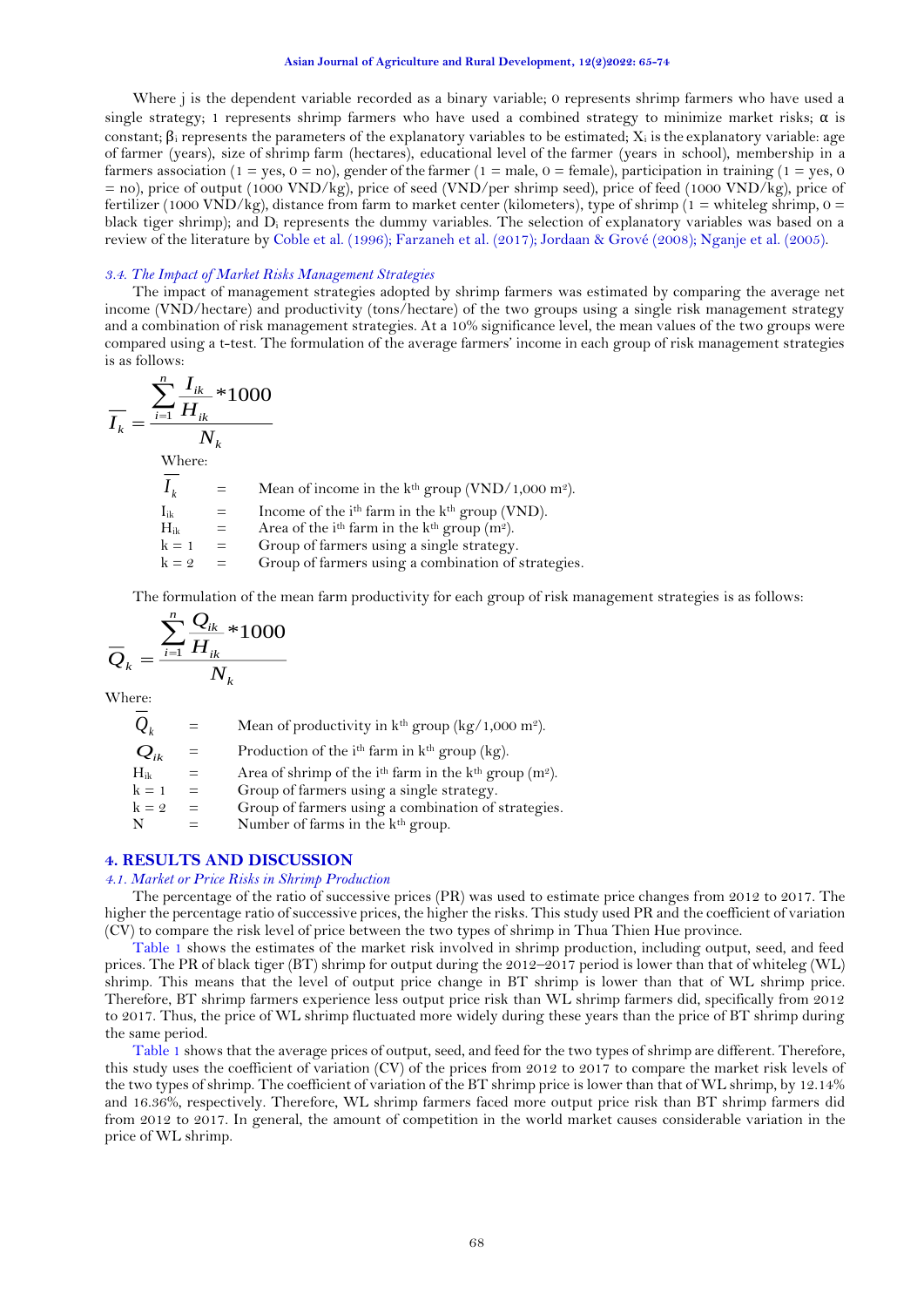**Asian Journal of Agriculture and Rural Development, 12(2)2022: 65-74**

| <b>Item</b>        |                                                                 | Unit    | <b>Black Tiger Shrimp</b> | <b>Whiteleg Shrimp</b> |
|--------------------|-----------------------------------------------------------------|---------|---------------------------|------------------------|
|                    | Percentage of the ratio of successive prices<br>$(2012 - 2017)$ | Percent | 5.54                      | 7.49                   |
| Price of<br>Output | Average price (2012-2017)                                       | VND/kg  | 138,321                   | 116,489                |
|                    | Standard deviation                                              |         | 16,787                    | 19,057                 |
|                    | Coefficient of variation                                        | Percent | 12.14                     | 16.36                  |
| Price of<br>Seed   | Percentage of the ratio of successive prices<br>$(2007 - 2017)$ | Percent | 13.53                     | 8.28                   |
|                    | Average price (2007-2017)                                       | VND/kg  | 75                        | 84                     |
|                    | Standard deviation (2007-2017)                                  |         | 39                        | 24                     |
|                    | Coefficient of variation (2007-2017)                            | Percent | 51.38                     | 28.59                  |
| Price of<br>Feed   | Percentage of the ratio of successive prices<br>$(2007 - 2017)$ | Percent | 3.37                      | 1.48                   |
|                    | Average price (2007-2017)                                       | VND/kg  | 32,545                    | 29,091                 |
|                    | Standard deviation                                              |         | 5,306                     | 1,832                  |
|                    | Coefficient of variation (2007-2017)                            | Percent | 16.30                     | 6.30                   |

**Table 1.** Estimates of market risks in shrimp production.

In contrast, it was found that the CV of BT shrimp seed and feed prices is higher than that of WL shrimp seeds and feed. This means that the fluctuation level of the shrimp seed price of BT is higher than that of WL. Thus, BT shrimp farmers suffer more price risks for seeds than the WL shrimp farmers from 2007 to 2017. In general, the number of black tiger shrimp seed and feed suppliers is low. This causes BT shrimp farmers to face more price risks from seed and feed suppliers. Meanwhile, more WL shrimp seed and feed suppliers (such as private companies and state seed centers) reduce the price risk for WL shrimp seed and feed. Similarly, the PR for the 2007–2017 BT shrimp seed and feed period is higher than that of the PR of WL shrimp seed and feed. Therefore, WL shrimp farmers experienced less market risk for feeds than BT shrimp farmers from 2007 to 2017.

Overall, the results show that WL shrimp farmers suffered more output price risks than BT shrimp farmers. However, BT shrimp farmers experience a higher input price risk than WL shrimp farmers. In addition, the price risk for seeds for both types of shrimp farmers is relatively high. This risk can cause difficulties as the farmers can incur high costs for seeds during the new growing season.

<span id="page-4-0"></span>

| Table 2. Descriptive statistics of the sample.   |                           |                 |                        |                 |         |                 |  |
|--------------------------------------------------|---------------------------|-----------------|------------------------|-----------------|---------|-----------------|--|
| <b>Item</b>                                      | <b>Black Tiger Shrimp</b> |                 | <b>Whiteleg Shrimp</b> |                 | Average |                 |  |
|                                                  | Mean                      | <b>Std. Dev</b> | Mean                   | <b>Std. Dev</b> | Mean    | <b>Std. Dev</b> |  |
| Age (years)                                      | 53                        | 11.75           | 41                     | 7.79            | 49      | 11.92           |  |
| Average annual household<br>income (million VND) | 8,935                     | 15,452          | 16,973                 | 22,251          | 11,484  | 18,276          |  |
| Average of farming area (m <sup>2</sup> )        | 11,275                    | 11,988          | 11,677                 | 13,549          | 11,402  | 12,505          |  |
| Gender                                           |                           |                 |                        |                 |         |                 |  |
| Male<br>$\bullet$                                | 144                       | 85.71           | 72                     | 92.31           | 216     | 87.80           |  |
| Female<br>$\bullet$                              | 24                        | 14.29           | 6                      | 7.69            | 30      | 12.20           |  |
| <b>Educational Level</b>                         |                           |                 |                        |                 |         |                 |  |
| Elementary school<br>$\bullet$                   | 120                       | 71.43           | 33                     | 42.31           | 153     | 62.20           |  |
| High school<br>$\bullet$                         | 33                        | 19.64           | 18                     | 23.08           | 51      | 20.73           |  |
| College<br>$\bullet$                             | 15                        | 8.93            | 27                     | 34.62           | 42      | 17.07           |  |
| Membership in a farmers' association             |                           |                 |                        |                 |         |                 |  |
| Yes<br>$\bullet$                                 | 141                       | 83.93           | 30                     | 38.46           | 171     | 69.51           |  |
| No<br>$\bullet$                                  | 27                        | 16.07           | 48                     | 61.54           | 75      | 30.49           |  |
| Membership in cooperative association            |                           |                 |                        |                 |         |                 |  |
| Yes<br>$\bullet$                                 | 27                        | 16.07           | 9                      | 11.54           | 36      | 14.63           |  |
| No<br>$\bullet$                                  | 141                       | 83.93           | 39                     | 88.46           | 210     | 85.37           |  |
| Membership in a women's association              |                           |                 |                        |                 |         |                 |  |
| Yes<br>$\bullet$                                 | 6                         | 3.57            | $\Omega$               | 0.00            | 6       | 2.44            |  |
| N <sub>o</sub><br>$\bullet$                      | 162                       | 96.43           | 78                     | 100.00          | 240     | 97.56           |  |
| Attendance in training                           |                           |                 |                        |                 |         |                 |  |
| Yes<br>٠                                         | 147                       | 87.50           | 72                     | 92.31           | 219     | 89.02           |  |
| N <sub>o</sub><br>$\bullet$                      | 21                        | 12.50           | 6                      | 7.69            | 27      | 10.98           |  |

69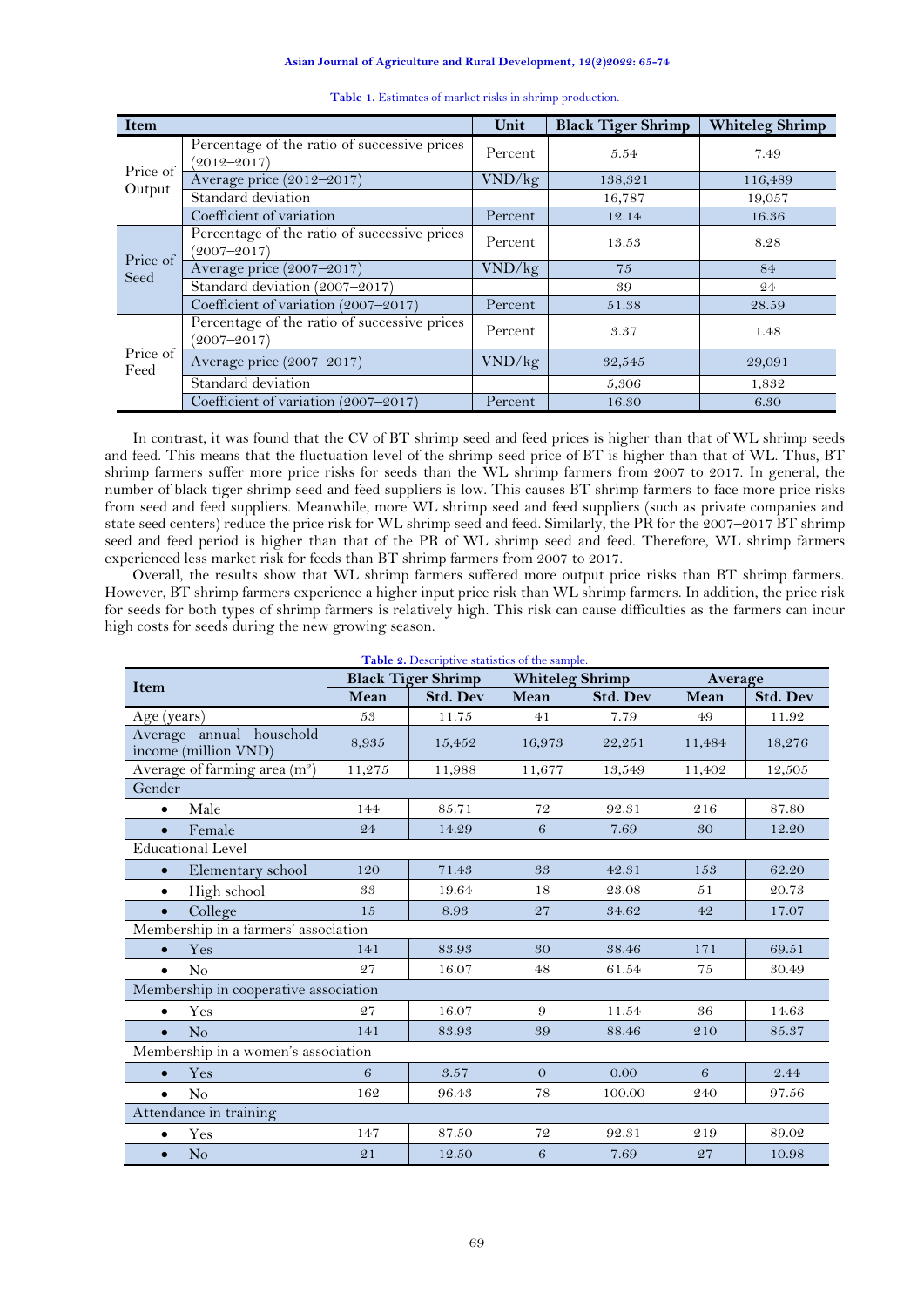#### *4.2. Household and Farm Characteristics*

The average age of shrimp farmers is high, at 49 years of age (se[e Table 2\)](#page-4-0). The average age of WL shrimp farmers is lower than that of BT shrimp farmers because WL shrimp production has only become popular in recent years. In addition, due to the tremendous financial requirements needed to produce whiteleg shrimp, the majority of the whiteleg shrimp farmers have a stable source of income to support production. Therefore, the annual income of households of WL shrimp is higher than that of BT, at VND 16,973,077 per household and VND 8,935,714 per household, respectively. There is no significant gap in the mean farm area between the two types of shrimp because the local government still supports developing both types of shrimp in Thua Thien Hue province. In Thua Thien Hue province, BT shrimp farmers produce shrimp based on the experiences shared by other shrimp farmers. Hence, they do not consider pursuing higher education. As a result, more than 70% of BT farmers have only completed elementary level. In contrast, WL shrimp production requires farmers to have basic knowledge of white shrimp culture and ways to prevent disease to ensure high productivity. Completing high school and college education helps farmers better understand WL shrimp production. Therefore, about 60% of WL shrimp farmers have completed high school and college education. A farmers association is an organization consisting of local farmers in a particular area. Members often share their experience in agricultural production and provide technical support to other members. BT shrimp farmers placed more importance on the farmers association than the WL shrimp farmers did. More than 83% of BT shrimp farmers are members of a farmers association. In contrast, only about 40% of white shrimp farmers are members of a farmers association. WL shrimp farmers often do not want to share their experience with other farmers, so they do not join a farmers association.

#### *4.3. Market Risk Management Strategies*

Shrimp farmers in Thua Thien Hue are affected by changes in input and output prices in the domestic shrimp market. Price changes are considered market risks for farmers. Also, shrimp farmers depend on the middlemen's output prices because there are very few middlemen in the area. Due to market risks, shrimp farmers apply new technology and use agricultural contracts as solutions to reduce the impact of market risk on income and shrimp production.

Technological changes refers to changes in the type of shrimp seed, feed, fertilizer, suppliers, or the production process. The change in shrimp seed type refers to the change in the size of shrimp seed from post 12 to post 15. Post 12 and post 5 refer to the number of age days of shrimp seed in Vietnam. The post 15 type of shrimp seed is more significant and better in disease prevention. The change in feed type refers to the change from homemade feed to industrial or commercial feed. The industrial feed has nutritional value and provides better development for shrimp. The change in fertilizer refers to the change from natural or homemade fertilizers to industrial chemicals. Industrial fertilizers are more effective for the treatment of shrimp diseases. Shrimp farmers in Thua Thien Hue change from using input suppliers from other provinces to suppliers in their local areas to reduce transportation costs. The change in the production process refers to the shift from the traditional or non-use of machinery in shrimp production to using machines for growing and harvesting to increase productivity.

<span id="page-5-0"></span>

| <b>Item</b>                               |     | <b>Black Tiger</b> |     | Whiteleg |     | Average |  |
|-------------------------------------------|-----|--------------------|-----|----------|-----|---------|--|
|                                           |     | Percent            | No. | Percent  | No. | Percent |  |
| Change of farming technology/practices    | 168 | 100                | 78  | 100      | 246 | 100     |  |
| Seed type                                 | 51  | 30.36              | 42  | 25.00    | 93  | 37.80   |  |
| Feed type                                 | 75  | 44.64              | 12  | 7.14     | 87  | 35.37   |  |
| Fertilizer type                           | 9   | 5.36               | 45  | 26.79    | 54  | 21.95   |  |
| Seed supplier                             | 135 | 80.36              | 36  | 21.43    | 171 | 69.51   |  |
| Feed supplier                             | 60  | 35.71              | 15  | 8.93     | 75  | 30.49   |  |
| Fertilizer supplier                       | 24  | 14.29              | 33  | 19.64    | 57  | 23.17   |  |
| Production process                        | 108 | 64.29              | 36  | 21.43    | 54  | 21.95   |  |
| Adoption of agricultural input contracts  | 39  | 100.00             | 73  | 100      | 112 | 45.53   |  |
| Seed supplier                             | 39  | 100.00             | 54  | 73.97    | 93  | 83.04   |  |
| Feed supplier                             | 3   | 7.69               | 73  | 100      | 76  | 81.72   |  |
| Using a single strategy                   | 126 | 75.00              | 9   | 11.54    | 135 | 54.88   |  |
| Using combined risk management strategies |     | 25.00              | 69  | 88.46    | 111 | 45.12   |  |

**Table 3.** Distribution of market risk management strategies used by farmers.

All agricultural contracts focus on the use of inputs in Thua Thien Hue province. These contracts provide inputs for the production processes of the two types of shrimp. Suppliers transport inputs to each farmer's shrimp farm. There is no cost for these contracts because suppliers also need to sell inputs to increase their income. In addition, farmers can pay the expenses for inputs after harvesting and selling their output. However, the supplier can decide to implement the contract based on the information of shrimp farmers, who need to demonstrate their repayment capacity. For a technological change in shrimp production, 69.51% of the households interviewed changed seed. Most households changed seed suppliers due to poor quality in comparison to previous years. Overall, findings show that 54.88% of households only use one strategy to minimize market risk, and 45.12% of shrimp farmers apply a combination of coping strategies (se[e Table 3\)](#page-5-0).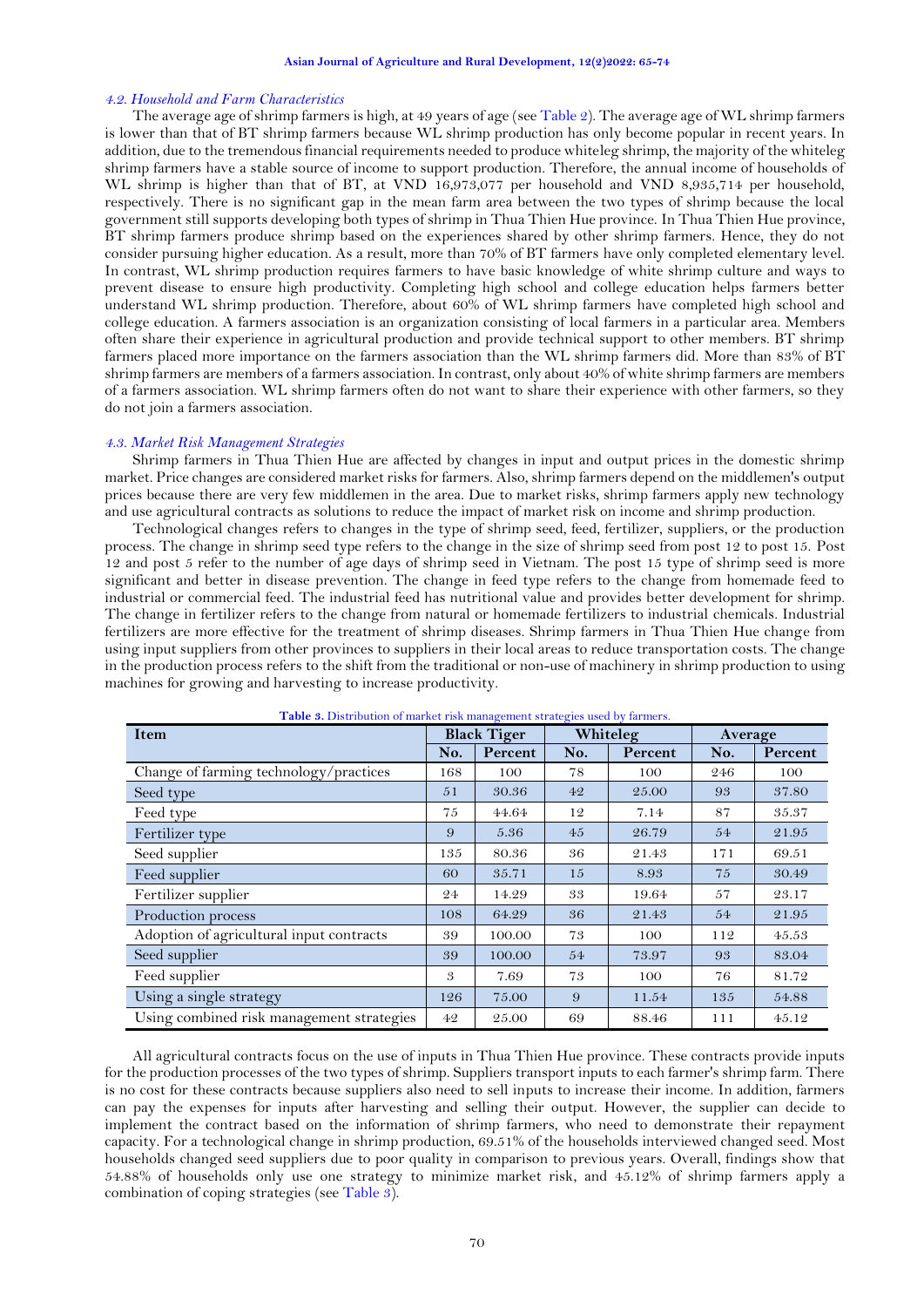## *4.4. Factors Affecting the Choice of Risk Management Strategy*

The results of the logit model are shown i[n Table 4.](#page-6-0) In a binary choice model, the sign of the estimated coefficients is critical to understanding the relationship between the variables and the adoption of management strategies. Combined strategies are more likely to be adopted if the coefficient has a positive sign [\(Kien, Ancev, & Randall, 2021\)](#page-8-28).

Among the socioeconomic factors, age has a marginal negative effect coefficient (-0.003) and has a p-value of 0.091. This means that as young shrimp farmers become older, the probability that they will use a combination of risk management strategies decreases. Younger shrimp farmers may better understand the shrimp industry and the market risks involved; hence, they adopt multiple strategies. Likewise, the size of the area is statistically significant with a pvalue of 0.002 and a marginal effect value of 0.001. This indicates that as the production area increases, shrimp farmers tend to adopt a combination of strategies to ensure profitable harvests from their significant investments. Thus, they want to mitigate the impact of market risk during their production process. The results of this research is in line with previous research; a key factor that affects risk management strategy adoption is age and farm size [\(Adnan et al., 2020\)](#page-8-29).

Similarly, gender is statistically significant with a p-value of 0.000 and a marginal effect coefficient of 0.639. This implies that male farmers use a combination of risk management strategies. This result is consistent with the outcome achieved by Vigani & [Kathage \(2019\)](#page-9-10).

<span id="page-6-0"></span>

| Variable                                        | Coefficient | P-Value | Marginal Effect $(dy/dx)$ | P-Value |
|-------------------------------------------------|-------------|---------|---------------------------|---------|
| Age                                             | $-0.017*$   | 0.084   | $-0.003*$                 | 0.091   |
| Farm size                                       | $0.003***$  | 0.002   | $0.001***$                | 0.002   |
| Level of education                              | $-0.057$    | 0.149   | $-0.011$                  | 0.154   |
| Membership in a farmers association             | $0.948***$  | 0.044   | $0.183***$                | 0.037   |
| Gender                                          | $3.319***$  | 0.000   | $0.639***$                | 0.000   |
| Participation in training                       | $1.294***$  | 0.013   | $0.249**$                 | 0.013   |
| Price of output                                 | $0.005*$    | 0.059   | $0.001*$                  | 0.057   |
| Price of seed                                   | $0.003***$  | 0.000   | $0.001***$                | 0.000   |
| Price of feed                                   | 0.015       | 0.397   | 0.003                     | 0.383   |
| Price of fertilizer                             | $-0.050***$ | 0.005   | $-0.010***$               | 0.003   |
| Distance from farm to market center             | $-0.003***$ | 0.039   | $-0.001**$                | 0.035   |
| Type of shrimp                                  | $2.898***$  | 0.009   | $0.558***$                | 0.013   |
| Location 1 ( $1 =$ Quang Cong, $0 =$ otherwise) | $-0.245$    | 0.315   | $-0.047$                  | 0.306   |
| Location 2 (1 = Dien Hai, 0 = otherwise)        | $-0.437$    | 0.340   | $-0.084$                  | 0.356   |

**Table 4.** Results of logit regression on the factors affecting the choice of coping strategies.

**Note:** \* denotes significance at the 90% level (α = 10%); \*\* denotes significance at the 95% level (α = 5%); \*\*\* denotes significance at the 99% level (α = 1%).

Participation in training is statistically significant, with a p-value of 0.013 and a marginal effect coefficient of 0.249. Furthermore, membership in a farmers association positively influences the decision to use a combination of risk management strategies, with a p-value of 0.037 and a marginal effect coefficient value of 0.183. In the study by [Mairura et al. \(2021\)](#page-9-11), it was determined that group membership and training in agriculture affected a farmer's perception of uncertainty in the production process. These factors could affect a farmer's decision to use risk management in agricultural fields. Generally, participation in training and membership in a farmers association helps farmers to understand the role of using a combination of risk management strategies. Officers from the government, and other farmers in farmers association, will share the benefits of using a combination of risk management strategies. As a result, shrimp farmers tend to use a combination of risk management strategies to mitigate market risks.

The marginal effect coefficients of the seed price and output price are 0.001, significant at p-values of 0.000 and 0.057, respectively. This shows that as prices of seed and shrimp increase, farmers are more likely to adopt a combination of risk management strategies. The increasing price of output implies increasing profit, all other things being equal. By using a combination of risk management strategies, farmers may protect the expected high profit. On the other hand, the rising seed price (input) means more expense for the farmers. Therefore, they will tend to adopt a combination of strategies to ensure that they can recover their costs. However, increasing fertilizer output decreases the probability of using a combination of risk management strategies, with a p-value of 0.003 and a marginal effect coefficient of -0.010. An increase in fertilizer price can reduce farmers' investment in shrimp farming inputs. Therefore, shrimp farmers may be less likely to choose a combination of strategies to reduce risk when they have reduced investment in production. In addition, an increase of 1% in the distance from the farm to the market center reduces the probability of using a combination strategy by 0.1%. Farmers will have difficulty accessing inputs and output markets if shrimp ponds are located far from the market area. Therefore, it is difficult for shrimp farmers to use multiple strategies to minimize market risks in shrimp farming. During the production process of whiteleg shrimp, farmers tend to use various strategies to mitigate price risk. Whiteleg shrimp production requires a substantial financial investment and farmers always adopt production technologies to achieve high yields and minimize risks. In addition, they work together with input suppliers to reduce transportation costs and the impact of price fluctuations on inputs.

## *4.5. Changes in Productivity of Shrimp Farms*

The average farm area of the group using a single strategy is  $8,950$  m<sup>2</sup>, and the average farm area of a group using combined strategies is 13,978 m<sup>2</sup>. Additionally, the output of the group using a single strategy is lower than the output of the group using combined strategies (1,823 kg and 9,465 kg, respectively).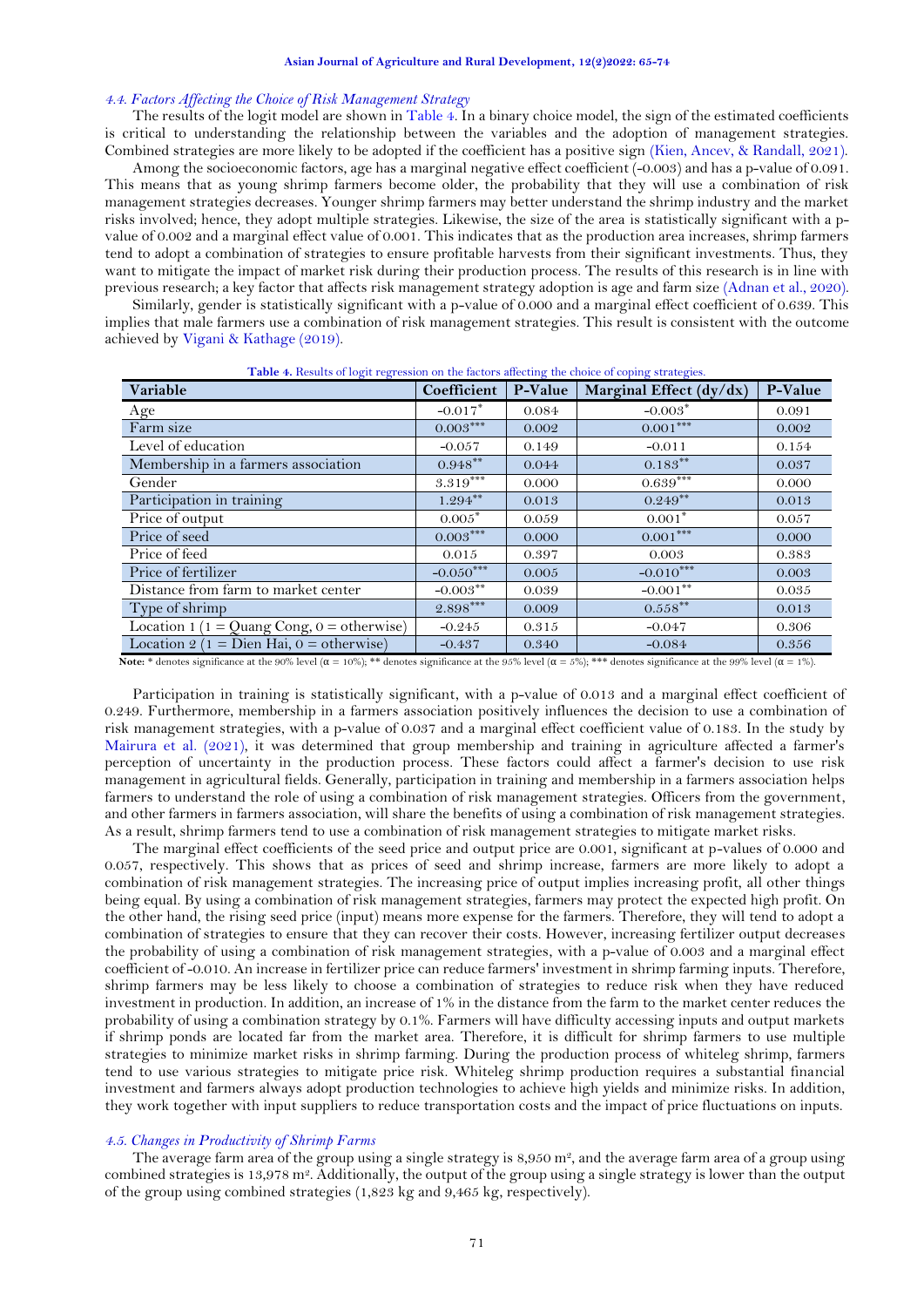As a result, the average farm productivity of the group using a combination of risk management strategies is higher than that of the group using a single strategy, at 677 kg/1,000  $\mathrm{m}^2$  and 204 kg/1,000  $\mathrm{m}^2$ , respectively (see Table [5\)](#page-7-0). The difference in productivity between the two groups is  $474 \text{ kg}/1,000 \text{ m}^2$  with a p-value of 0.0782. Agricultural contracts are an important strategy which ensures that shrimp farmers have good quality inputs for shrimp production. Thus, those using a combination of strategies are likely to perform better than those who use only one strategy.

<span id="page-7-0"></span>

| <b>Item</b>  | Unit                       | <b>Single Strategy (A)</b> | <b>Combined Strategies (B)</b> | Difference (B-A) |
|--------------|----------------------------|----------------------------|--------------------------------|------------------|
| Area         | m <sup>2</sup>             | 8.950                      | 13,978                         | 5.028            |
| Output       | hφ                         | 1.823                      | 9.465                          | 7.642            |
| Productivity | $Kg/1,000 \; \mathrm{m}^2$ | 204                        | 677                            | $474*$           |
| P-value      |                            |                            |                                | 0.078            |

**Table 5.** Test difference in the average productivity of shrimp farms.

**Note:** \* denotes significance at the 90% level ( $\alpha = 10\%$ ).

#### *4.6. Net Income from Shrimp Production*

The average net income of the group using a combination of risk management strategies is higher than that of the group using a single strategy, at 131,160,898 VND/1,000 m<sup>2</sup> and  $3,553,781$ VND/1,000 m<sup>2</sup>, respectively (se[e Table 6\)](#page-7-1). The difference between the net incomes of the two groups is 127,607,116 VND/1,000 m<sup>2</sup> with a p-value of 0.0981. A combination of risk management strategies ensures that shrimp farmers have good quality inputs for shrimp production. This pushes farmers to use a combination of risk management strategies to have more good quality outputs and higher selling prices than farms using a single strategy.

<span id="page-7-1"></span>

| Item              | Unit                     | Single Strategy (A) | <b>Tuble of</b> Hyerage costs and retains of sin mip farms by type of risk management.<br><b>Combined Strategies (B)</b> | Difference (B-A) |
|-------------------|--------------------------|---------------------|--------------------------------------------------------------------------------------------------------------------------|------------------|
| Revenue           | $\rm VND/1,000~m^{2}$    | 34,459,680          | 186, 114, 747                                                                                                            | 151,655,067      |
| Average price     | (VND/kg)                 | 168,920             | 274,911                                                                                                                  | 105,991          |
| Average quantity  | $(Kg/1,000 \text{ m}^2)$ | 204                 | 677                                                                                                                      | 474              |
| Costs             | $\rm (VND/1,000~m^2)$    | 30,905,899          | 54,953,849                                                                                                               | 24,047,951       |
| Seed cost         | $\rm (VND/1,000~m^2)$    | 3,858,042           | 10,541,204                                                                                                               | 6,683,163        |
| Feed cost         | $\rm VND/1,000~m^{2}$    | 12,505,264          | 30,882,012                                                                                                               | 18,376,748       |
| Fertilizer cost   | $\rm (VND/1,000~m^2)$    | 3,867               | 4,442,802                                                                                                                | 4,438,934        |
| Energy costs      | $\rm (VND/1,000~m^2)$    | 2,200,585           | 3,566,536                                                                                                                | 1,365,950        |
| Family labor cost | $\rm (VND/1,000~m^2)$    | 2,044,959           | 2,955,254                                                                                                                | 910,295          |
| Other costs       | $\rm (VND/1,000~m^2)$    | 10,293,181          | 2,566,041                                                                                                                | $-7,727,140$     |
| Net income        | $\rm (VND/1,000~m^2)$    | 3,553,781           | 131,160,898                                                                                                              | 127,607,116*     |
| P-value           |                          |                     |                                                                                                                          | 0.098            |

**Table 6.** Average costs and returns of shrimp farms by type of risk management.

**Note:**  $*$  denotes significance at the 90% level ( $\alpha = 10\%$ ).

## **5. CONCLUSIONS AND POLICY RECOMMENDATIONS**

The market risks of output for whiteleg (WL) shrimp were higher than that of black tiger (BT) shrimp. However, BT shrimp farmers experienced more input price risk than WL shrimp farmers. To cope with the risks, shrimp farmers adopted two types of risk management strategies: change of farming technology/practice and adoption of agricultural input contracts. Overall, 54.9% of shrimp farmers used a single strategy (adopting farming technology or adopting agricultural input contracts), while the others used combined risk management strategies. We found that farm size, membership in the farmers' association, participation in training, gender, price of output, price of seed, age, price of fertilizer, distance from the farm to the market center, and type of shrimp are the main drivers of the probability of applying combined risk management strategies. The study compared the farm productivity and net incomes of shrimp farmers by the risk management strategy adopted. The results showed that the farm productivity and net incomes of the group using a single strategy were lower than those of the group using a combination of strategies. Also, the adoption of agricultural contracts was found to be an important strategy for obtaining good quality inputs and improving the overall farm performance. The study also shows that a larger scale of shrimp production is associated with a higher probability of farmers using combined risk management strategies. Overall, it is necessary to promote combined risk management strategies, contract farming, and large-scale shrimp production in the area to better cope with market risks.

**Funding:** This study received no specific financial support.

**Competing Interests:** The authors declare that they have no competing interests.

**Authors' Contributions:** All authors contributed equally to the conception and design of the study.

**Acknowledgement:** The paper has been presented to the Master of Thesis at Los Baños University of the Philippines under the support of the United Board.

Views and opinions expressed in this study are those of the authors views; the Asian Journal of Agriculture and Rural Development shall not be responsible or answerable for any loss, damage, or liability, etc. caused in relation to/arising out of the use of the content.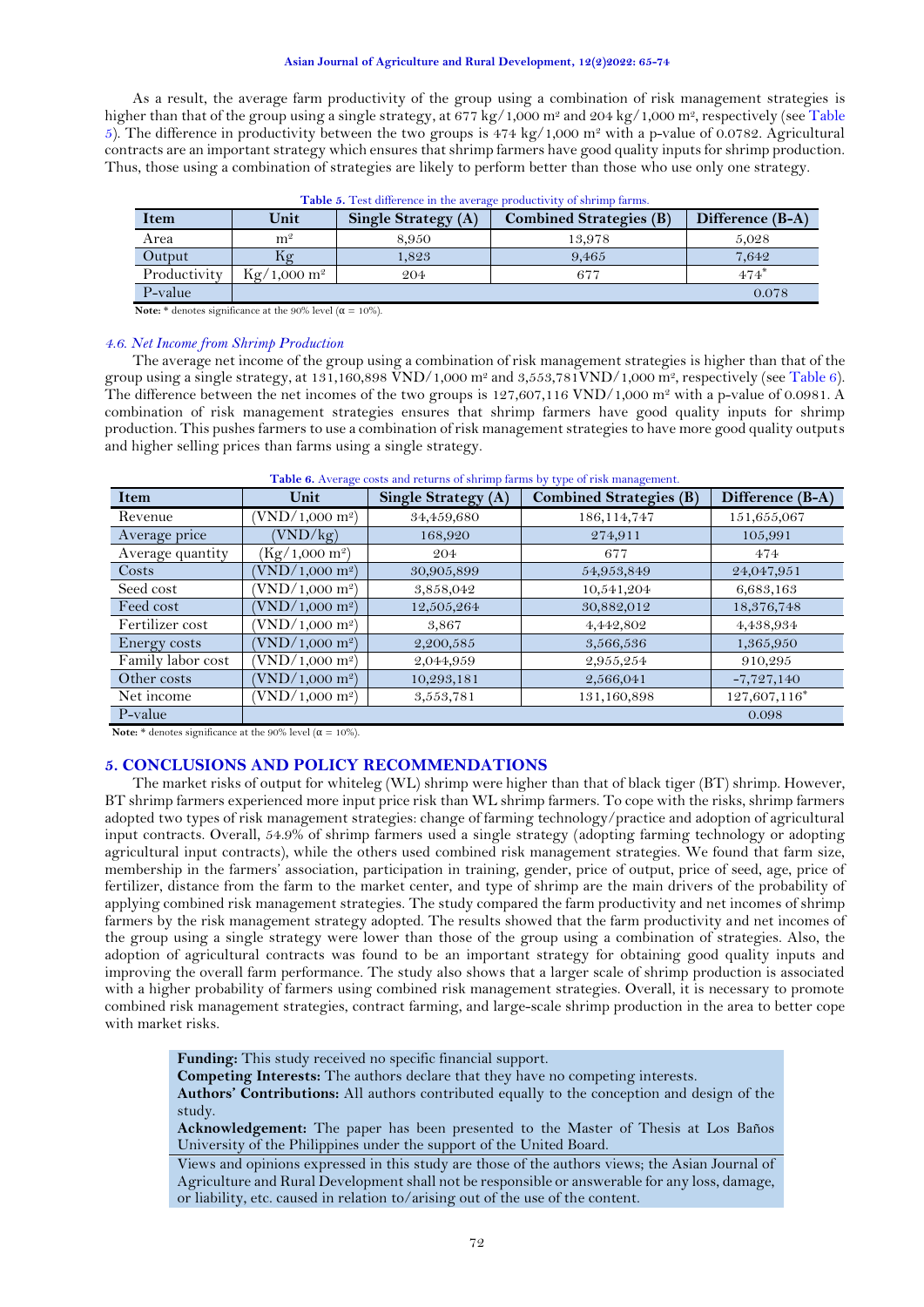## **REFERENCES**

- <span id="page-8-29"></span>Adnan, K. M. M., Ying, L., Ayoub, Z., Sarker, S. A., Menhas, R., Chen, F., & Yu, M. M. (2020). Risk management strategies to cope catastrophic risks in agriculture: The case of contract farming, diversification and precautionary savings. *Agriculture, 10*(8), 1–16.Available at: https://doi.org/10.3390/agriculture10080351.
- <span id="page-8-9"></span>Ahsan, D. A. (2011). Farmers' motivations, risk perceptions and risk management strategies in a developing economy: Bangladesh experience. *Journal of Risk Research, 14*(3), 325–349.Available at: https://doi.org/10.1080/13669877.2010.541558.
- <span id="page-8-24"></span>Al Ruqishi, B. H., Gibreel, T., Akaichi, F., Zaibet, L., & Zekri, S. (2020). Contractual agriculture: Better partnerships between small farmers and the business sector in the sultanate of Oman. *Asian Journal of Agriculture and Rural Development, 10*(1), 321– 335.Available at: https://doi.org/10.18488/journal.1005/2020.10.1/1005.1.321.335.
- <span id="page-8-18"></span>Assefa, T. T., Meuwissen, M. P. M., & Oude, L. A. G. J. M. (2017). Price risk perceptions and management strategies in selected European food supply chains: An exploratory approach. *NJAS - Wageningen Journal of Life Sciences, 80*, 15–26.Available at: https://doi.org/10.1016/j.njas.2016.11.002.
- <span id="page-8-16"></span>Barrett, C. B., & Carter, M. R. (2010). The power and pitfalls of experiments in development economics: Some non-random reflections. *Applied Economic Perspectives and Policy, 32*(4), 515–548.Available at: https://doi.org/10.1093/aepp/ppq023.
- <span id="page-8-5"></span>Bernard, T., De Janvry, A., Mbaye, S., & Sadoulet, E. (2017). Expected product market reforms and technology adoption by senegalese onion producers. *American Journal of Agricultural Economics, 99*(4), 1096–1115.Available at: https://doi.org/10.1093/ajae/aax033.
- <span id="page-8-14"></span>Brennan, D., Clayton, H., & Be, T. T. (2000). Economic characteristics of extensive shrimp farms in the Mekong Delta. *Aquaculture Economics and Management, 4*(3–4), 127–140.Available at: https://doi.org/10.1080/13657300009380265.
- <span id="page-8-27"></span>Coble, K. H., Knight, T. O., Pope, R. D., & Williams, J. R. (1996). Modeling farm-level crop insurance demand with panel data. *American Journal of Agricultural Economics, 78*(2), 439–447.Available at: https://doi.org/10.2307/1243715.
- <span id="page-8-7"></span>Drollette, S. A. (2009). Managing marketing risk in agriculture. Retrieved from: https://ncfarmschool.ces.ncsu.edu/wpcontent/uploads/2016/06/Managing-Marketing-Risk.pdf?fwd=no.
- <span id="page-8-17"></span>Du, X., Ifft, J., Lu, L., & Zilberman, D. (2015). Marketing contracts and crop insurance. *American Journal of Agricultural Economics, 97*(5), 1360–1370.Available at: https://doi.org/10.1093/ajae/aav024.
- <span id="page-8-19"></span>Eidman, V. T. (1990). Quantifying and managing risk in agriculture. *Agrekon, 29*(1), 11–23.Available at: https://doi.org/10.1080/03031853.1990.9524161.
- <span id="page-8-10"></span>Farzaneh, M., Allahyari, M. S., Damalas, C. A., & Seidavi, A. (2017). Crop insurance as a risk management tool in agriculture: The case of silk farmers in Northern Iran. *Land Use Policy*, 64, 225–232. Available at: case of silk farmers in Northern Iran. *Land Use Policy*, 64, 225-232.Available https://doi.org/10.1016/j.landusepol.2017.02.018.
- <span id="page-8-6"></span>Foster, W. E., & Rausser, G. C. (1991). Farmer behavior under risk of failure. *American Journal of Agricultural Economics, 73*(2), 276- 288.Available at: https://doi.org/10.2307/1242712.
- <span id="page-8-25"></span>Fukunaga, K., & Huffman, W. E. (2009). The role of risk and transaction costs in contract design: Evidence from farmland lease contracts in U.S. agriculture. *American Journal of Agricultural Economics, 91*(1), 237–249.Available at: https://doi.org/10.1111/j.1467-8276.2008.01164.x.
- <span id="page-8-1"></span>Girdžiūtė, L. (2012). Risks in agriculture and opportunities of their integrated evaluation. *Procedia - Social and Behavioral Sciences, 62*, 783–790.Available at: https://doi.org/10.1016/j.sbspro.2012.09.132.
- <span id="page-8-20"></span>Goodhue, R. E. (1999). Input control in agricultural production contracts. *American Journal of Agricultural Economics, 81*(3), 616– 620.Available at: https://doi.org/10.2307/1244023.
- <span id="page-8-11"></span>Greiner, R., Patterson, L., & Miller, O. (2009). Motivations, risk perceptions and adoption of conservation practices by farmers. *Agricultural Systems, 99*(2–3), 86–104.Available at: https://doi.org/10.1016/j.agsy.2008.10.003.
- <span id="page-8-0"></span>GSO - General Statistics Office of Vietnam. (2017). *Statistical yearbook of Vietnam 2017*. Hanoi: Statistical Publishing House.
- <span id="page-8-15"></span>Ha, T. M., & Bac, H. V. (2021). Effects of climate-smart agriculture adoption on performance of rice farmers in Northeast Vietnam. *Asian Journal of Agriculture and Rural Development, 11*(4), 291–301.Available at: https://doi.org/10.18488/journal.ajard.2021.114.291.301.
- <span id="page-8-4"></span>Herath, H. M. L., & Thirumarpan, K. (2017). Climate change induced adaptation strategies by paddy farmers: Special emphasis on socio economic insights. *Journal of Agricultural Sciences*, 12(2), 124–137.Available https://doi.org/10.4038/jas.v12i2.8230.
- <span id="page-8-21"></span>Hueth, B., & Ligon, E. (1999). Producer price risk and quality mesearement. *American Journal of Agricultural Economics, 81*(3), 512– 524.Available at: https://doi.org/10.2307/1244011.
- <span id="page-8-23"></span>Jang, J., & Olson, F. (2010). The role of product differentiation for contract choice in the agro-food sector. *European Review of Agricultural Economics, 37*(2), 251–273.Available at: https://doi.org/10.1093/erae/jbq013.
- <span id="page-8-26"></span>Jordaan, H., & Grové, H. (2008). Factors affecting the use of forward pricing methods in price risk management with special reference to the influence of risk aversion. *Agrekon, 47*(1), 102–115.Available at: https://doi.org/10.1080/03031853.2008.9523792.
- <span id="page-8-2"></span>Joy, H., Richard, H., Keith, C., Janet, P., & Agapi, S. (1999). Managing risk in farming: Concepts, research, and analysis. Market and Trade Economics Division and Resource Economics Division, Economic Research Service, U.S. Department of Agriculture. Agricultural Economic. Report No. 774.
- <span id="page-8-8"></span>Keefe, A. M., & Jolly, C. M. (2001). Price flexibility and international shrimp supply. *Aquaculture Economics & Management, 5*(1–2), 37–48.Available at: https://doi.org/10.1080/13657300109380276.
- <span id="page-8-3"></span>Kien, N. D., Ancev, T., & Randall, A. (2019). Evidence of climatic change in Vietnam: Some implications for agricultural production. *Journal of Environmental Management, 231*, 524–545.Available at: https://doi.org/10.1016/j.jenvman.2018.10.011.
- <span id="page-8-28"></span>Kien, N. D., Ancev, T., & Randall, A. (2021). Farmers' choices of climate-resilient strategies: Evidence from Vietnam. *Journal of Cleaner Production, 317*(317), 128399.Available at: https://doi.org/10.1016/j.jclepro.2021.128399.
- <span id="page-8-12"></span>Knutson, R. D., Smith, E. G., Anderson, D. P., & Richardson, J. W. (1998). Southern farmers' exposure to income risk under the 1996 farm bill. Journal of Agricultural and Applied Economics,  $30(1)$ ,  $35-46$ . Available at: 1996 farm bill. *Journal of Agricultural and Applied Economics, 30*(1), 35–46.Available at: https://doi.org/10.1017/s1074070800008026.
- <span id="page-8-22"></span>Kutawa, I. I. (2016). Empirical evidence on contract farming in northern Nigeria: Case study of tomato production. *Asian Journal of Agriculture and Rural Development, 6*(12), 240–253.Available at: https://doi.org/10.18488/journal.1005/2016.6.12/1005.12.240.253.
- <span id="page-8-13"></span>Mahaliyanaarachchi, R. P. (2016). Agri tourism as a risk management strategy in rural agriculture sector: With special reference to developing countries. *Journal of Agricultural Sciences, 11*(1), 1-12.Available at: https://doi.org/10.4038/jas.v11i1.8075.